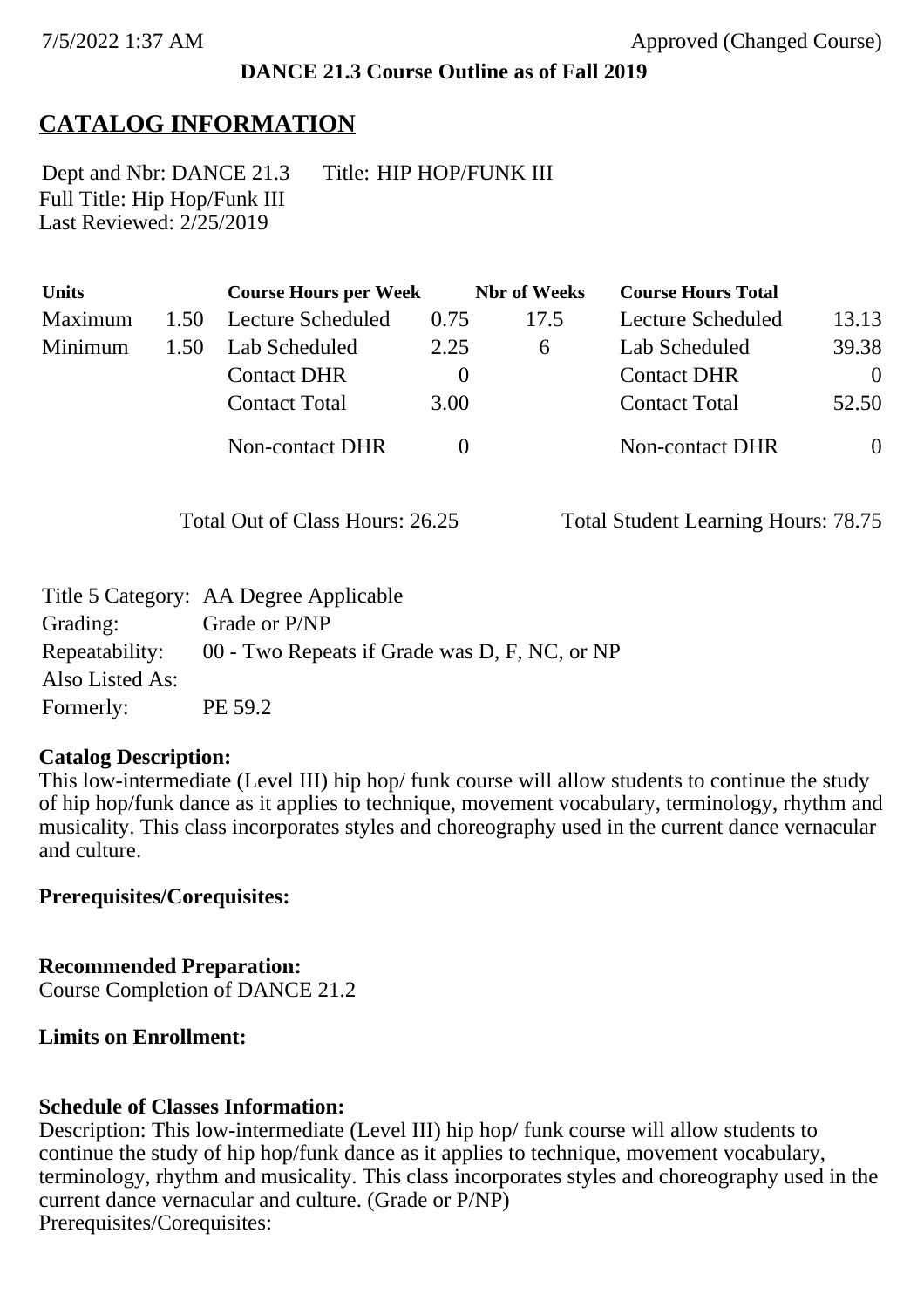# **ARTICULATION, MAJOR, and CERTIFICATION INFORMATION:**

| <b>AS Degree:</b><br><b>CSU GE:</b> | Area<br><b>Transfer Area</b>                 |            |                  | Effective:<br>Effective: | Inactive:<br>Inactive: |
|-------------------------------------|----------------------------------------------|------------|------------------|--------------------------|------------------------|
| IGETC:                              | <b>Transfer Area</b>                         |            |                  | Effective:               | Inactive:              |
|                                     | <b>CSU Transfer:</b> Transferable Effective: |            | Spring 2000      | Inactive:                |                        |
| <b>UC Transfer:</b> Transferable    |                                              | Effective: | <b>Fall 2000</b> | Inactive:                |                        |

**CID:**

### **Certificate/Major Applicable:**

[Both Certificate and Major Applicable](SR_ClassCheck.aspx?CourseKey=DANCE21.3)

# **COURSE CONTENT**

### **Student Learning Outcomes:**

Upon completion of the course, students will be able to:

- 1. Execute and analyze low-intermediate (Level III) hip hop/funk dance sequences using applicable dance vocabulary.
- 2. Perform low-intermediate (Level III) hip hop/funk dance choreography.
- 3. Choreograph a low-intermediate (Level III) hip hop/funk dance.

## **Objectives:**

Students will be able to:

- 1. Identify low- intermediate(Level III) hip hop/funk dance movement using appropriate terminology.
- 2. Perform low- intermediate (Level III) hip hop/funk walks, footwork, and dance sequences.
- 3. Demonstrate the ability to retain complex low-intermediate (Level III) movement patterns through "across-the-floor" and center combinations.
- 4. Demonstrate low- intermediate (Level III) hip hop/funk skills performed with personal style.
- 5. Recognize and verbalize complex rhythms including the syncopation used in the hip hop/funk movement style.
- 6. Correlate low- intermediate (Level III) hip hop/funk dance movements to music.
- 7. Demonstrate correct biomechanical form as related to strength in motion, ease of coordination, agility, and flexibility.
- 8. Differentiate between safe and unsafe execution of various hip hop movements.
- 9. Practice basic dance injury prevention techniques.

## **Topics and Scope:**

- I. Level III Warm-Up Exercises
	- A. Locomotor movement combinations
	- B. Isolations and body articulations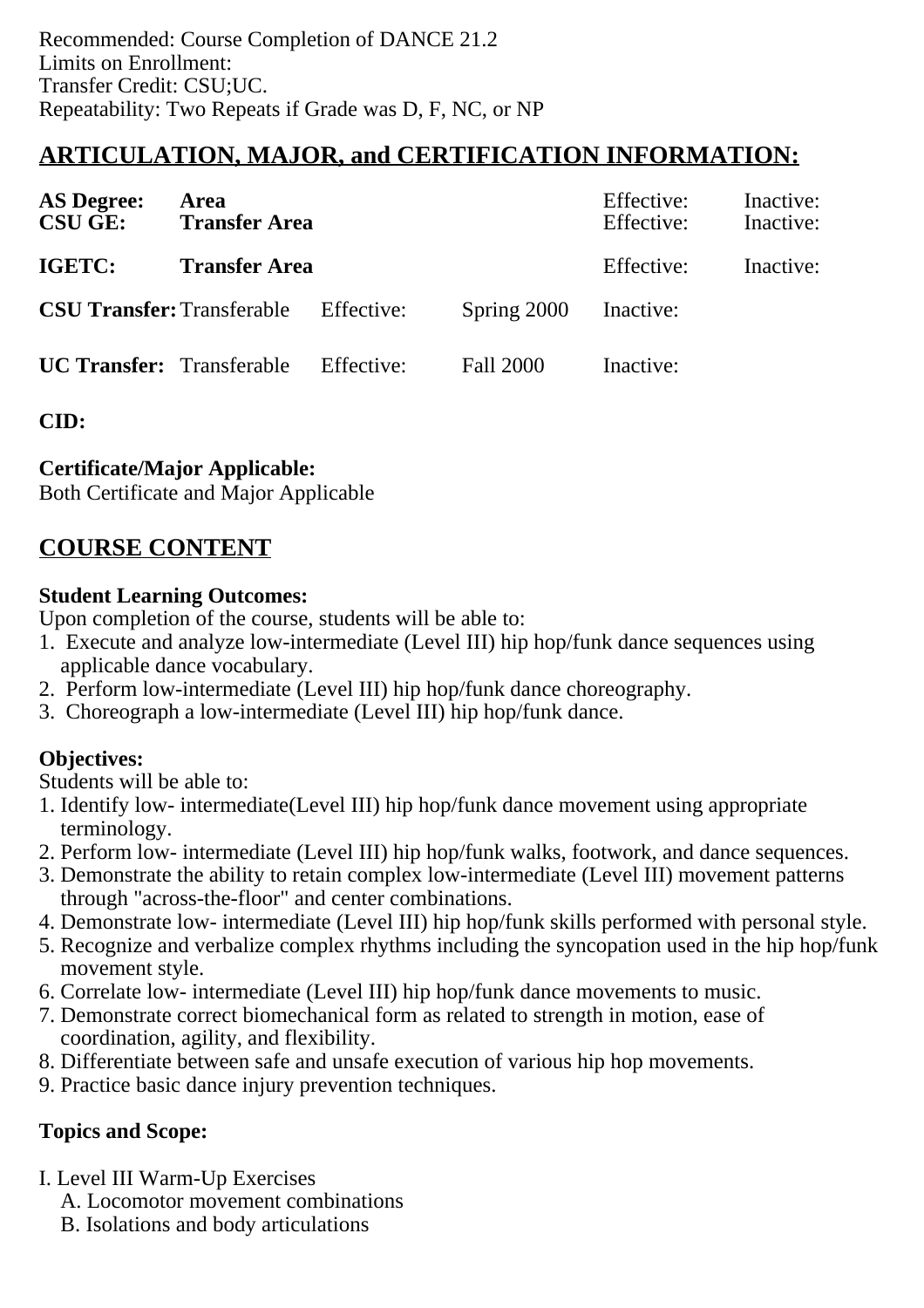- C. Strengthening exercises
- D. Stretching exercises
- II. Level III "Across the Floor"
	- A. Hip hop/funk walks, complex footwork, and movement combinations
	- B. Movement phrases used in current dance combinations
	- C. Linking of movements into sequences with focus on the mind-body relationship
	- D. Development of skill and style

III. Level III Hip Hop/Funk Combinations

- A. Incorporation of movements taught during the across-the-floor segment of class
- B. Rhythmical interpretation of the music through dance movement.
- C. Sight-reading of Level III hip hop/funk footwork and body movements focusing on immediate recognition and recall
- D. Performance presentation
	- 1. Dynamics
	- 2. Personal style
	- 3. Attitude
- IV. Level III Hip Hop/Funk Dance Terminology

All topics are covered in the lecture and lab portions of the course.

### **Assignment:**

Lecture-Related Assignments:

- 1. Weekly practice of instructor choreography and dance skills covered during class sessions
- 2. Choreography of a hip hop/funk dance combination (solo, duet or group collaboration)
- 3. Performance of exercises to strengthen and/or stretch muscle groups required to execute dance movements
- 4. Written critique of a dance piece or performance (based on a performance from the current semester, or for video viewing option, instructor will provide or approve a video) (2 - 3 pages)
- 5. Reading of handouts and/or selected readings (5-10 pages per week)

Lab-Related Assignments:

- 1. Class performance: hip hop/funk dance technique activities assessed in terms of improvement.
- 2. Performance exams (1 3)
- 3. Note-taking
- 4. Practice sessions
- 5. Final exam

Optional assignments:

- 1. hip hop/funk dance video viewing and analysis
- 2. Partner activities focusing on dance technique
- 3. Student choreography work sessions

### **Methods of Evaluation/Basis of Grade:**

**Writing:** Assessment tools that demonstrate writing skills and/or require students to select, organize and explain ideas in writing.

Critique or report (see assignment 4) Writing S - 10%